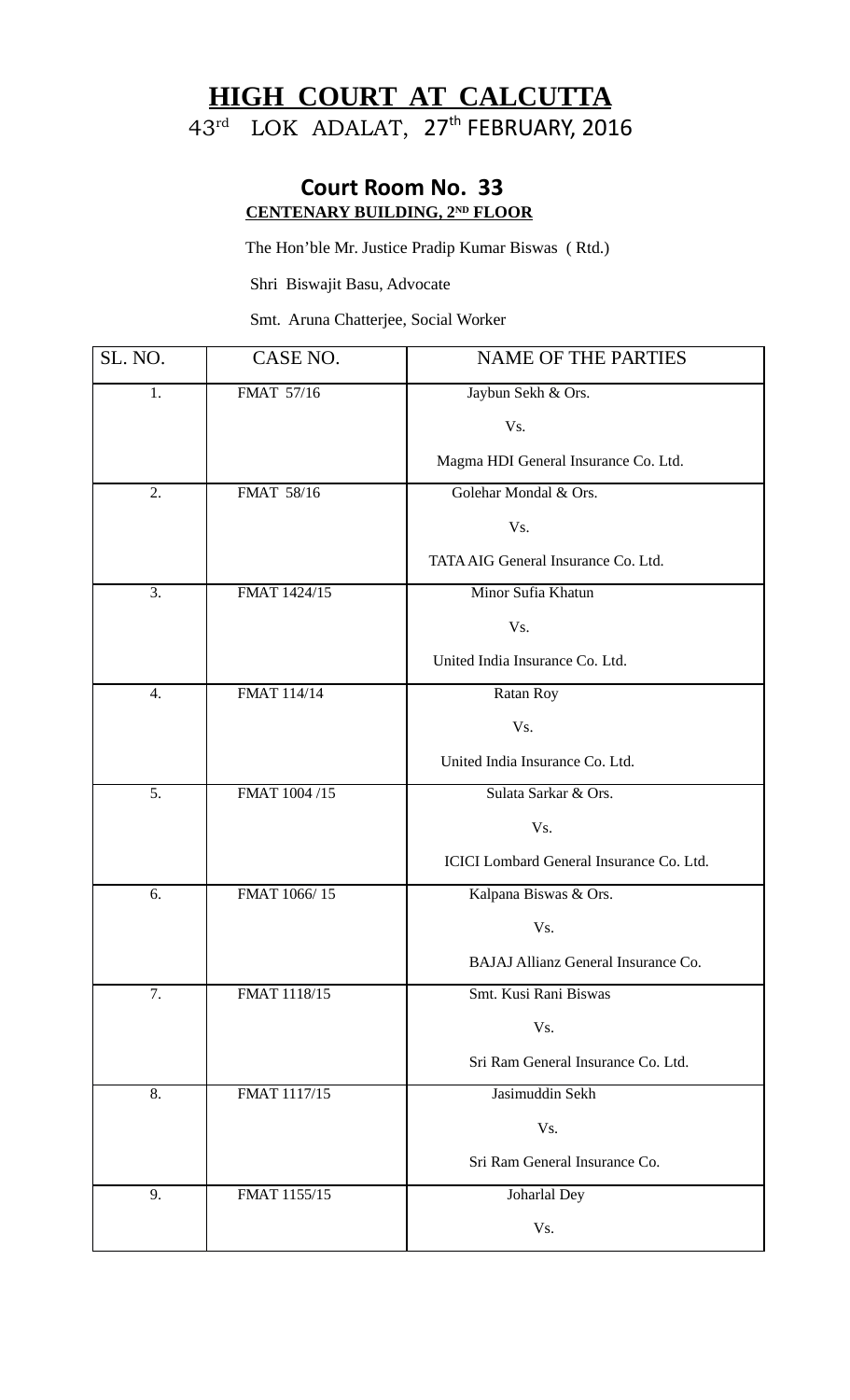|     |              | New India Assurance Co. Ltd.            |
|-----|--------------|-----------------------------------------|
| 10. | FMAT 1044/15 | Rupali Ghosh & Ors.                     |
|     |              | Vs.                                     |
|     |              | The National Insurance Co. Ltd.         |
| 11. | FMAT 1045/15 | Samar Kr. Saha                          |
|     |              | Vs.                                     |
|     |              | The National Insurance Co. Ltd.         |
| 12. | FMAT 1006/15 | Ram Krishna Saha & Anr.                 |
|     |              | Vs.                                     |
|     |              | The National Insurance Co. Ltd.         |
| 13. | FMAT 1005/15 | Usha Bari & Ors.                        |
|     |              | Vs.                                     |
|     |              | The National Insurance Co. Ltd.         |
| 14. | FMAT1040/15  | <b>Trinath Biswas</b>                   |
|     |              | Vs.                                     |
|     |              | The National Insurance Co. Ltd.         |
| 15. | FMAT 1177/15 | Lakhima Bibi Mondal                     |
|     |              | Vs.                                     |
|     |              | The National Insurance Co. Ltd.         |
| 16. | FMAT 1039/15 | Ashera Bibi @ Ashera Bibi Mondal & Ors. |
|     |              | Vs.                                     |
|     |              | The National Insurance Co. Ltd.         |
| 17. | FMAT 1106/15 | Dhananjoy Biswas                        |
|     |              | Vs.                                     |
|     |              | The National Insurance Co. Ltd.         |
|     |              |                                         |
| 18. | FMAT 1220/15 | Balaram Joardar                         |
|     |              | Vs.                                     |
|     |              | The National Insurance Co. Ltd.         |
| 19. | FMAT 1084/15 | Smt. Sabitri Kar & Ors.                 |
|     |              | Vs.                                     |
|     |              | The National Insurance Co. Ltd.         |
| 20. | FMAT 1103/15 | Sabitri Biswas & Anr.                   |
|     |              | Vs.                                     |
|     |              | The National Insurance Co. Ltd.         |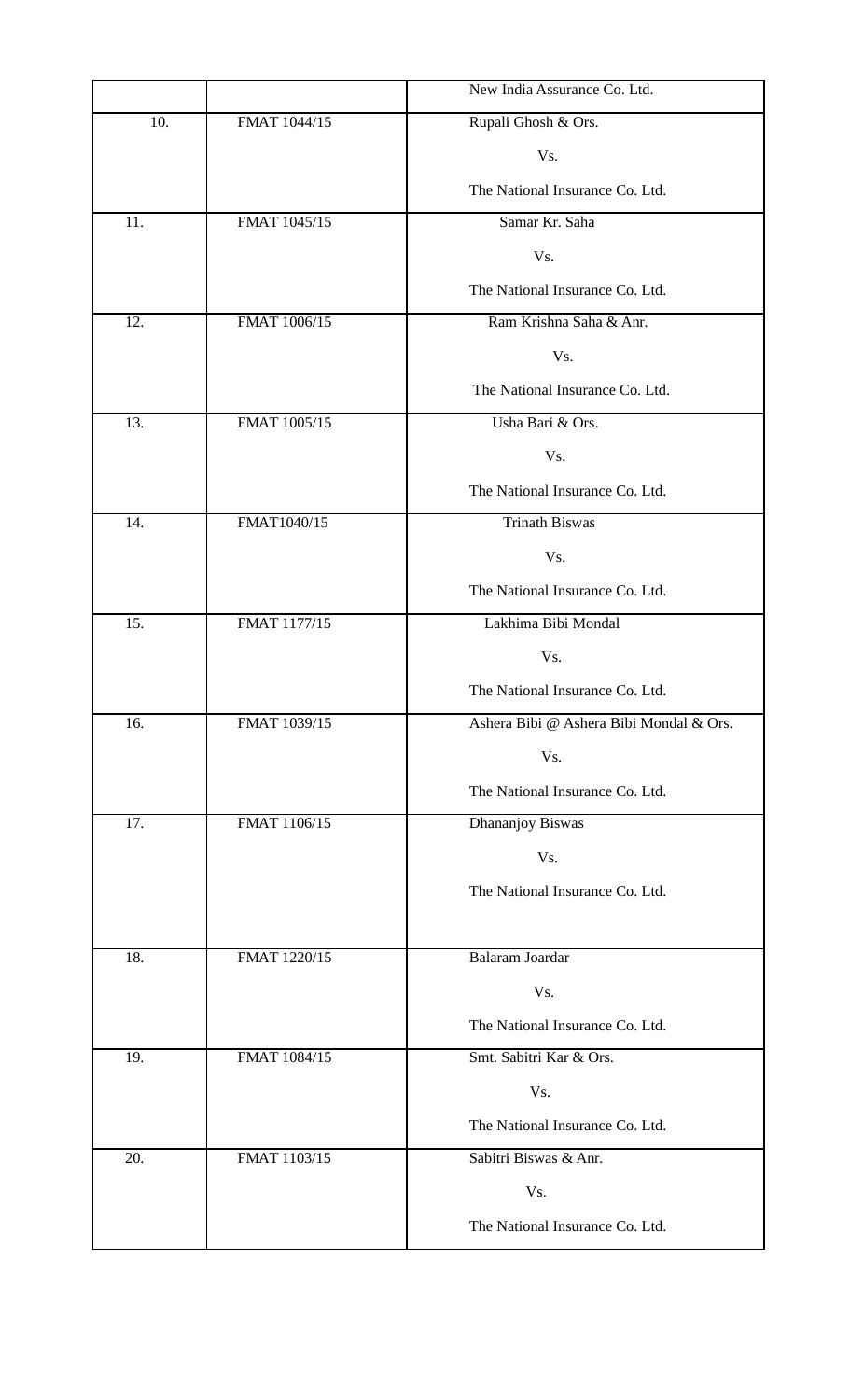| 21. | FMAT 1205/13      | Anjali Paramanik & Ors.                  |
|-----|-------------------|------------------------------------------|
|     |                   | Vs.                                      |
|     |                   | The National Insurance Co. Ltd.          |
| 22. | FMAT 1600/12      | Anita Ray & Ors.                         |
|     |                   | Vs.                                      |
|     |                   | The National Insurance Co. Ltd.          |
| 23. | FMAT 1395/15      | Puspa Adhikari & Ors.                    |
|     |                   | Vs.                                      |
|     |                   | The National Insurance Co. Ltd.          |
| 24. | FMAT 1192/12      | Tapati Banerjee & ors.                   |
|     |                   | Vs.                                      |
|     |                   | The National Insurance Co. Ltd.          |
| 25. | FMAT 1425/15      | Smt. Tapasi Roy                          |
|     |                   | Vs.                                      |
|     |                   | The National Insurance Co. Ltd.          |
| 26. | FMAT 26/16        | Julekha Mondal                           |
|     |                   | Vs.                                      |
|     |                   | The National Insurance Co. Ltd.          |
| 27. | <b>FMAT 25/16</b> | Piyali Biswas @ Piyali Dey @ Tama Biswas |
|     |                   | Vs.                                      |
|     |                   | The National Insurance Co. Ltd.          |
| 28. | FMAT 1202/13      | Adar Mondal                              |
|     |                   | Vs.                                      |
|     |                   | The National Insurance Co. Ltd.          |
| 29. | FMAT 1347/13      | Tanjila Bibi                             |
|     |                   | Vs.                                      |
|     |                   | The National Insurance Co. Ltd.          |
| 30. | FMAT 63/16        | Kalpana Sardra & Ors.                    |
|     |                   | Vs.                                      |
|     |                   | The National Insurance Co. Ltd.          |
| 31. | <b>FMAT 71/16</b> | Sahida Bibi & Ors.                       |
|     |                   | Vs.                                      |
|     |                   | The National Insurance Co. Ltd.          |
| 32. | FMAT 685/08       | The New India Assurance Co. Ltd.         |
|     |                   | Vs.                                      |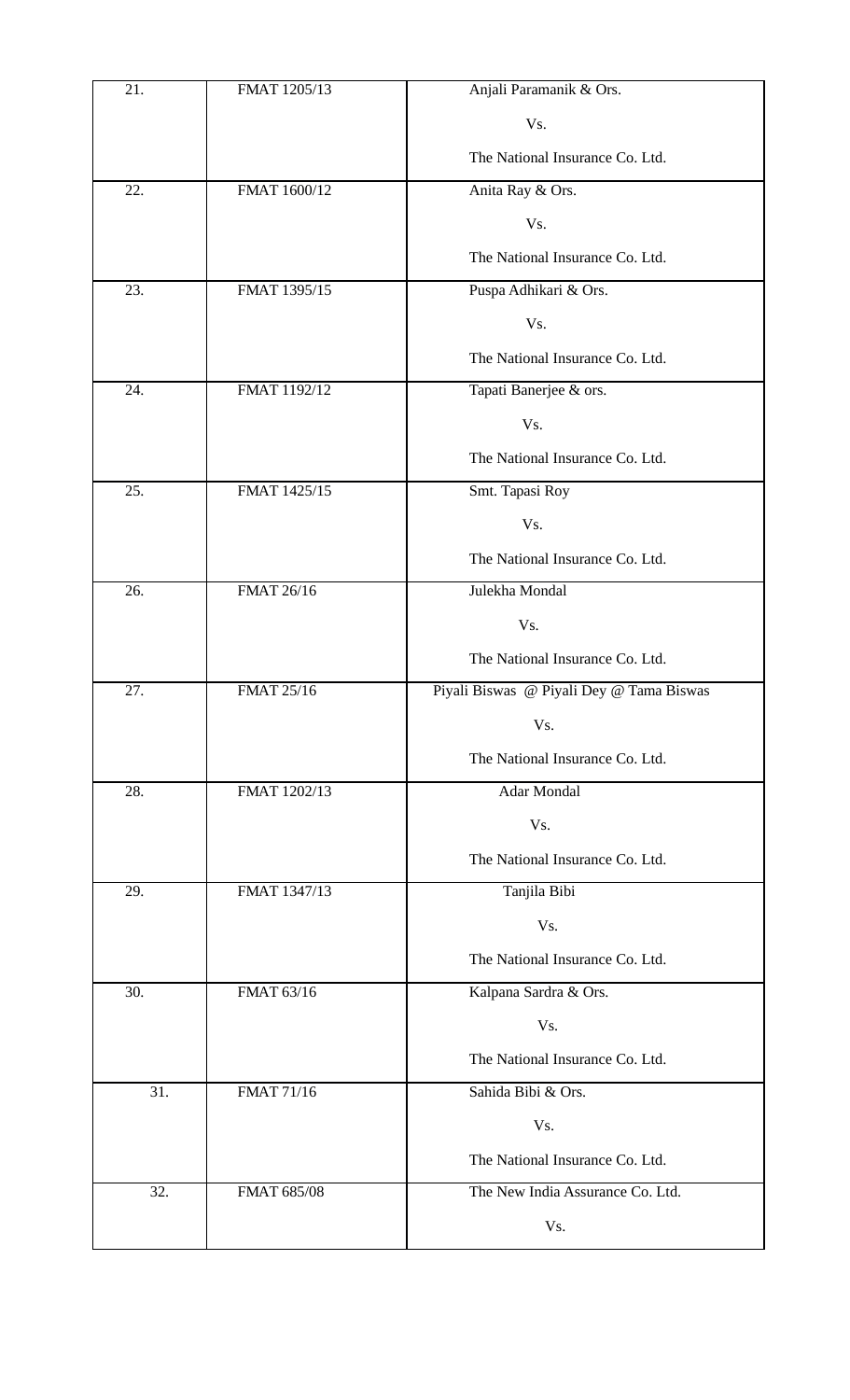|     |              | Rupali Saha & Ors.                              |
|-----|--------------|-------------------------------------------------|
| 33. | FMAT 1052/15 | Afiya Bibi & Ors.                               |
|     |              | Vs.                                             |
|     |              | Nirmal Kumar Saha & Another                     |
| 34. | FMAT 1092/14 | Marufa Khatoon@ Bibi & Ors.                     |
|     |              | Vs.                                             |
|     |              | The New India Assurgance Co. Ltd. & Ors.        |
| 35. | FMAT 1554/13 | ICICI Lombard General Insurance Co. Ltd.        |
|     |              | Vs.                                             |
|     |              | Monindra Saha & Ors.                            |
| 36. | FMAT 1359/14 | Sabeda Khatun & Ors.                            |
|     |              | Vs.                                             |
|     |              | The National Insurance Co. Ltd. & Anr.          |
| 37. | FMAT 1596/13 | Bani Ghosh & Ors.                               |
|     |              | Vs.                                             |
|     |              | The National Insurance Co. Ltd. & Anr.          |
| 38. | FMAT 999/14  | Shrimati Halder & Anr.                          |
|     |              | Vs.                                             |
|     |              | The National Finance Co. Ltd. & Anr.            |
| 39. | FMAT 1027/13 | Bikash Biswas & Ors.                            |
|     |              | Vs.                                             |
|     |              | The National Insurance Co. Ltd. & ors.          |
| 40. | FMAT 416/12  | Smt. Maya Roy                                   |
|     |              | Vs.                                             |
|     |              | The National Insurance Co. Ltd. & Anr.          |
| 41. | FMAT 1048/13 | Bela Bewa & Ors.                                |
|     |              | Vs.                                             |
|     |              | The National Insurance Co. Ltd. & Anr.          |
| 42. | FMAT 1047/13 | Hiat Ali Mondal & Ors.                          |
|     |              | Vs.                                             |
|     |              | Bajaj Allianz General Insurance Co. Ltd. & Ors. |
| 43. | FMA 1719/14  | Piu Kundu                                       |
|     |              | Vs.                                             |
|     |              | Chaitali Rani Kundu @ Chaitali Kundu & Anr.     |
| 44. | FMA 2403/14  | ICICI Lombard General Insurance Co. Ltd.        |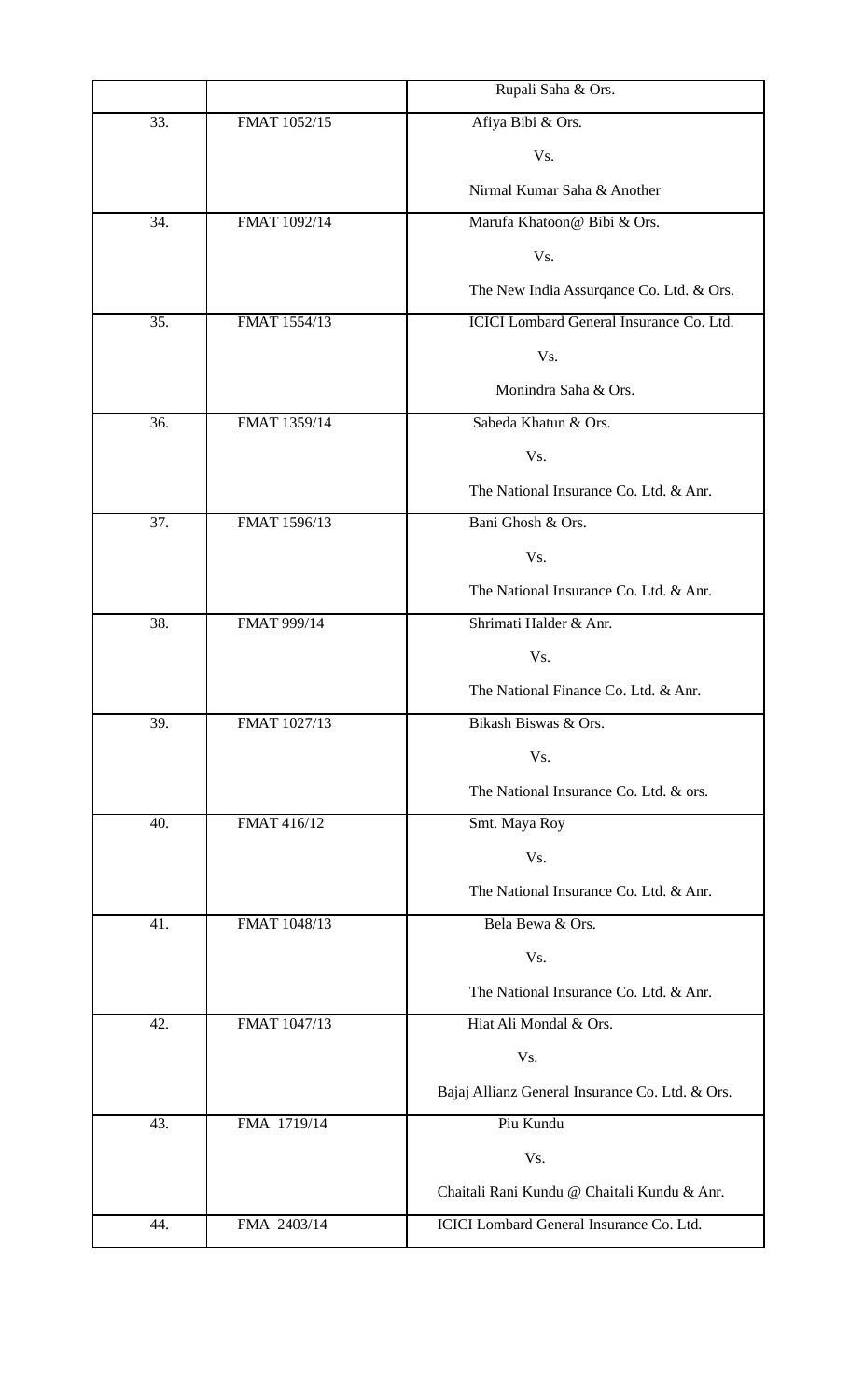|     |             | Vs.                                                                                  |
|-----|-------------|--------------------------------------------------------------------------------------|
|     |             | Smt. Basanti Ghogh & Ors.                                                            |
| 45. | FMA 2399/14 | ICICI Lombard General Insurance Co. Ltd.                                             |
|     |             | Vs.                                                                                  |
|     |             | Basudeb Roy & Ors,                                                                   |
| 46. | FMA 782/12  | Smt. Tapati Baidya (Bayen) & Another                                                 |
|     |             | Vs.                                                                                  |
|     |             | National Insurance Co. Ltd. & Anr.                                                   |
| 47. | FMA 873/12  | The New India Assurance Co. Ltd.                                                     |
|     |             | Vs.                                                                                  |
|     |             | Ebad Ali Halder & Ors.                                                               |
| 48. | FMA 2607/07 | The New India Assurance Co. Ltd.                                                     |
|     |             | Vs.                                                                                  |
|     |             | Smt. Kalpana Tarafdar & Anr.                                                         |
| 49. | FMA 1275/08 | The New India Assurance Co. Ltd.                                                     |
|     |             | Vs.                                                                                  |
|     |             | Mahamuda Khatun & Ors.                                                               |
| 50. | FMA 1394/13 | The New India Assurance Co. Ltd.                                                     |
|     |             | Vs.                                                                                  |
|     |             | Kalipada Sadhukhan & Ors.                                                            |
| 51. | FMA 534/06  | The New India Assurance Co. Ltd.                                                     |
|     |             | Vs.                                                                                  |
|     |             | Mahadev Dutta & Ors.                                                                 |
| 52. | FMA 657/13  | The New India Assurance Co. Ltd.                                                     |
|     |             | Vs.                                                                                  |
| 53. | FMA 103/12  | Smt. Madhu Patradhar@Thaki Hari Patradhar & Ors.<br>The New India Assurance Co. Ltd. |
|     |             | Vs.                                                                                  |
|     |             | Hasua Bibi & Ors.                                                                    |
| 54. | FMA 1443/13 | The New India Assurance Co. Ltd.                                                     |
|     |             | Vs.                                                                                  |
|     |             | Helaram Pal & Ors.                                                                   |
| 55. | FMA 801/12  | The New India Assurance Co. Ltd.                                                     |
|     |             | Vs.                                                                                  |
|     |             | Kalpana Rani Ghosh & Ors.                                                            |
|     |             |                                                                                      |